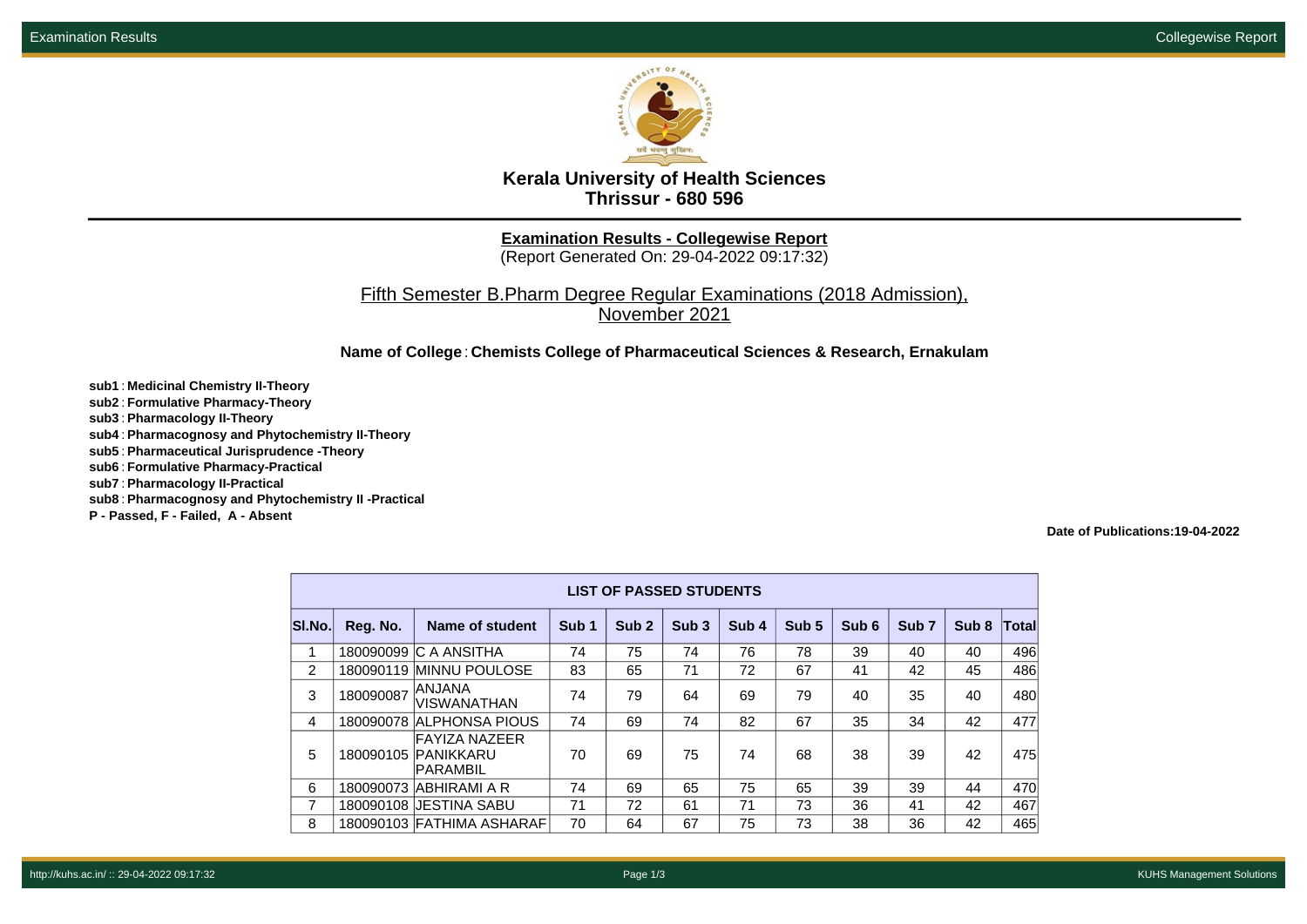| 9  | 180090124 RIYA ROY                               | 68 | 60 | 71 | 72 | 71 | 35 | 38 | 42 | 457 |
|----|--------------------------------------------------|----|----|----|----|----|----|----|----|-----|
| 10 | 180090091 ARATHI RAMANAN                         | 70 | 62 | 72 | 69 | 67 | 36 | 37 | 43 | 456 |
| 11 | 180090131 VISHNUPRIYA P J                        | 70 | 66 | 63 | 72 | 64 | 39 | 38 | 42 | 454 |
| 12 | 180090093 ARYA RAJAN                             | 72 | 66 | 72 | 64 | 64 | 37 | 32 | 45 | 452 |
| 13 | 180090115 LIYA VARGHESE                          | 74 | 63 | 74 | 68 | 61 | 41 | 34 | 36 | 451 |
| 14 | 180090110 K A ASMA                               | 72 | 62 | 62 | 70 | 66 | 41 | 33 | 41 | 447 |
| 15 | 180090086 ANJANA JOHNY                           | 74 | 69 | 59 | 62 | 65 | 38 | 33 | 44 | 444 |
| 16 | 180090129 TINA.J                                 | 67 | 59 | 62 | 78 | 57 | 41 | 35 | 43 | 442 |
| 17 | 180090112 KRISHNA RAJAN                          | 65 | 55 | 63 | 70 | 74 | 36 | 36 | 42 | 441 |
| 18 | 180090088 ANSIYA HAREES                          | 67 | 65 | 64 | 69 | 63 | 38 | 33 | 42 | 441 |
| 19 | 180090084 ANEESA .K.A.                           | 66 | 64 | 62 | 75 | 60 | 37 | 35 | 40 | 439 |
| 20 | 180090076 ALEN PAUL                              | 73 | 60 | 56 | 78 | 64 | 34 | 35 | 39 | 439 |
| 21 | 180090109 JISHNU C S                             | 60 | 65 | 58 | 71 | 65 | 38 | 40 | 40 | 437 |
| 22 | <b>APARNA</b><br>180090090<br>PRATHAPAN          | 64 | 57 | 70 | 61 | 69 | 36 | 35 | 45 | 437 |
| 23 | 180090085 ANJALY SUBHASH                         | 65 | 63 | 63 | 69 | 59 | 39 | 39 | 40 | 437 |
| 24 | 180090079 AMINA N                                | 65 | 65 | 70 | 60 | 57 | 40 | 39 | 40 | 436 |
| 25 | 180090082 ANAGHA C S                             | 64 | 64 | 59 | 68 | 63 | 39 | 34 | 40 | 431 |
| 26 | 180090114 LIJI P.S                               | 61 | 59 | 66 | 68 | 59 | 38 | 34 | 42 | 427 |
| 27 | 180090102 DEENA SARA BABU                        | 58 | 62 | 64 | 76 | 61 | 36 | 33 | 36 | 426 |
| 28 | 180090117 MIGNAYA SABU                           | 58 | 62 | 63 | 64 | 64 | 35 | 37 | 42 | 425 |
| 29 | 180090127 SREELAKSHMI V A                        | 56 | 57 | 66 | 63 | 60 | 42 | 37 | 40 | 421 |
| 30 | 180090118 MINI KUNJUMON                          | 66 | 58 | 59 | 59 | 58 | 39 | 36 | 41 | 416 |
| 31 | 180090083 ANAGHA.K.D                             | 58 | 60 | 62 | 75 | 55 | 33 | 33 | 39 | 415 |
| 32 | 180090101 CHRISTIN JAMES                         | 52 | 65 | 62 | 60 | 69 | 35 | 34 | 38 | 415 |
| 33 | 180090104 FATHIMA SWALIHA                        | 67 | 60 | 58 | 64 | 63 | 30 | 31 | 38 | 411 |
| 34 | BHAGYALAKSHMI<br>180090096<br>P.V                | 72 | 59 | 60 | 59 | 56 | 35 | 30 | 39 | 410 |
| 35 | 180090077 ALMAS BASHEER                          | 57 | 59 | 58 | 65 | 57 | 37 | 36 | 41 | 410 |
| 36 | 180090075 ALAN ANIE SHIBU                        | 59 | 59 | 65 | 58 | 64 | 31 | 32 | 40 | 408 |
| 37 | 180090074 AJITH K S                              | 57 | 57 | 56 | 66 | 59 | 33 | 34 | 42 | 404 |
| 38 | 180090094 ATHIRA RAJAN                           | 61 | 62 | 53 | 56 | 64 | 34 | 36 | 38 | 404 |
| 39 | 180090123 NIMISHA BINOY                          | 55 | 55 | 59 | 54 | 68 | 36 | 40 | 36 | 403 |
| 40 | <b>SREELAKSHMI</b><br>180090126<br>SASI          | 54 | 53 | 58 | 55 | 54 | 37 | 35 | 40 | 386 |
| 41 | 180090092 ARDRA.S.PRAKASH                        | 54 | 56 | 52 | 55 | 56 | 34 | 32 | 38 | 377 |
| 42 | <b>MOHAMMED</b><br>180090120<br><b>FAIZAL. V</b> | 56 | 54 | 52 | 64 | 57 | 27 | 31 | 36 | 377 |

| <b>STUDENTS FAILED LIST</b> |          |                       |  |  |  |  |  |                                               |  |       |  |
|-----------------------------|----------|-----------------------|--|--|--|--|--|-----------------------------------------------|--|-------|--|
| SI.No.                      | Rea. No. | Name of student Sub 1 |  |  |  |  |  | Sub 2   Sub 3   Sub 4   Sub 5   Sub 6   Sub 7 |  | Sub 8 |  |